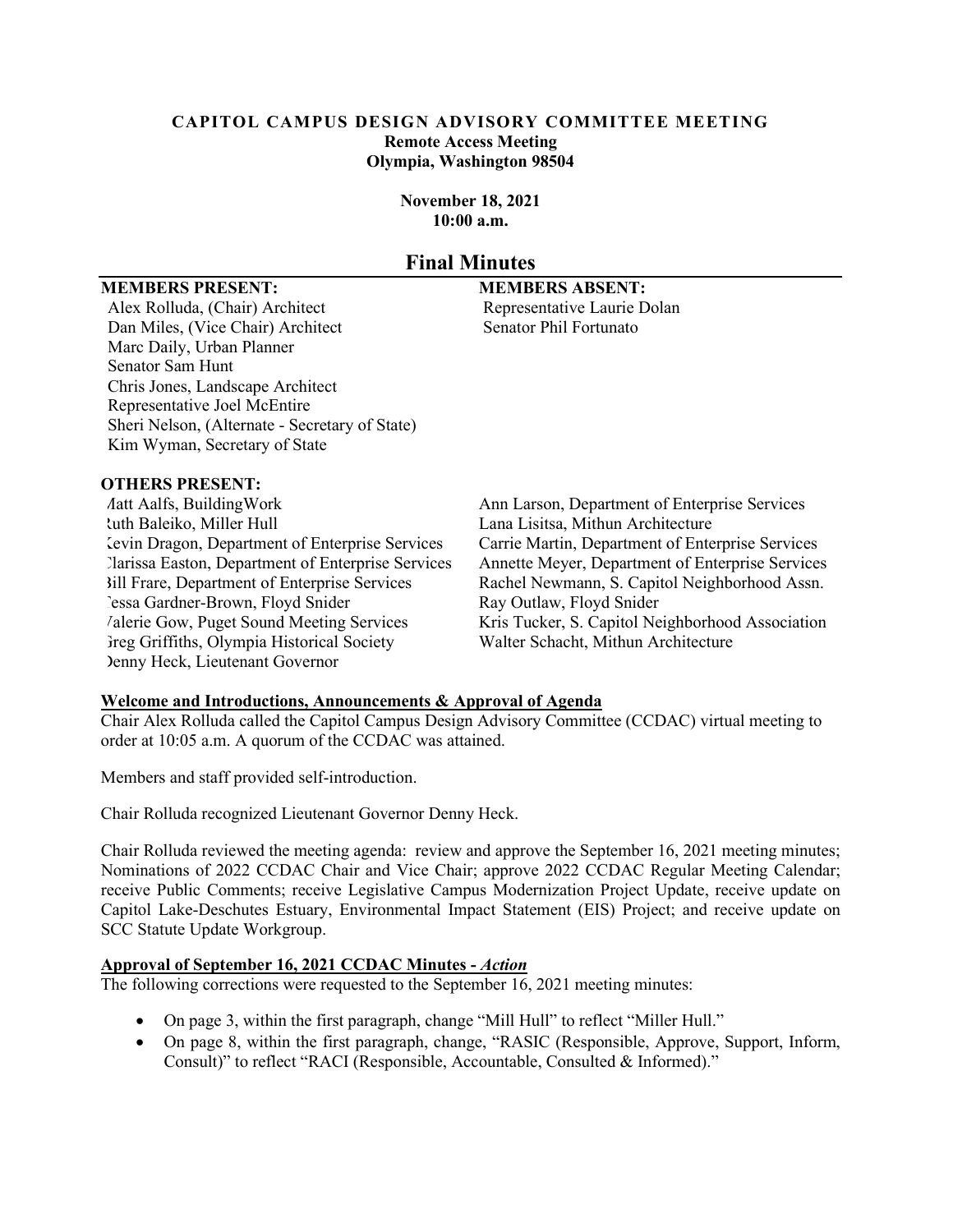#### *Sheri Nelson moved, seconded by Chris Jones, to approve the CCDAC meeting minutes of September 16, 2021 as amended. A voice vote unanimously approved the motion.* **2022 CCDAC Chair and Vice Chair Nominations –** *Action*

Chair Rolluda invited nominations for Chair.

Chair Rolluda nominated Dan Miles to serve as Chair during 2022. Chris Jones seconded the nomination.

No other nominations for Chair were offered.

Chair Rolluda invited nominations for Vice Chair

Dan Miles nominated Chris Jones to serve as Vice Chair during 2022. Marc Daily seconded the nomination.

No other nominations for Vice Chair were offered.

Chair Rolluda reported the nominations are subject to approval by DES Director. The Director is officially responsible for appointing the positions per RCW 43.34.080 and may elect to meet with nominees following the meeting. The appointments are for a one-year term beginning January 1, 2022 and ending December 31, 2022.

#### *Dan Miles moved, seconded by Marc Daily, to forward the nominations of Dan Miles as 2022 CCDAC Chair, and Chris Jones as 2022 CCDAC Vice Chair to the DES Director for consideration. A voice vote unanimously approved the motion.*

*Senator Sam Hunt joined the meeting.*

### **Establish 2022 CCDAC Regular-Meeting Calendar –** *Action*

Chair Rolluda reviewed the proposed 2022 CCDAC meeting dates:

- February 17, 2022 beginning at 10:00 AM (1st QTR)
- May 19, 2022 beginning at 10:00 AM (2nd QTR)
- September 15, 2022 beginning at 10:00 AM (3rd OTR)
- November 17, 2022 beginning at 10:00 AM (4th OTR)

### *Sheri Nelson moved, seconded by Chris Jones, to approve CCDAC's 2022 meeting dates as presented. CCDAC unanimously approved the motion.*

#### **Public Comment Period –** *Informational*

Chair Rolluda invited public comments and outlined the format for providing comments during the virtual meeting. The public was invited to submit comments by email to DES no later than 4 p.m. on the day prior to the meeting. All comments submitted were copied to committee members.

Project Manager Dragon advised that DES received a letter from the South Capitol Neighborhood Association after the 4 p.m. deadline. The letter was forwarded to CCDAC members, DES project teams, and the State Capitol Committee.

**Kris Tucker, South Capitol Neighborhood Association**, said her comments reflect the association's major concerns regarding Legislative Campus Modernization (LCM) planning and the Newhouse Replacement Predesign. The glaring issue of surface parking on the campus south edge exacerbates tremendous access challenges that already exist on the campus, conflict with landscape design principles,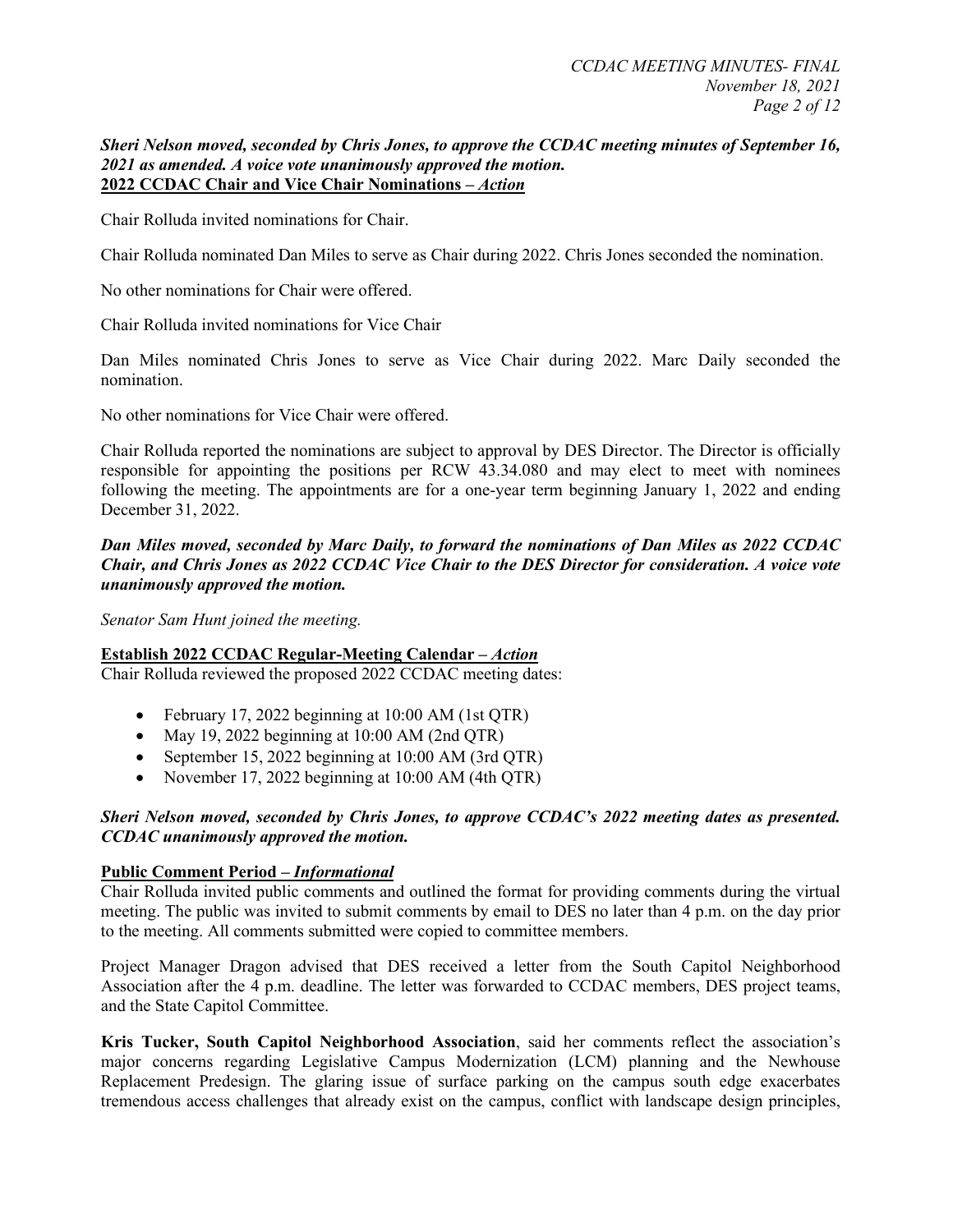and are contrary to climate change considerations. It is no longer possible to ignore the negative impacts of antiquated campus parking policies and jeopardizing the beauty and legacy that were gifted to everyone by campus designers so many decades ago. CCDAC has the statutory authority to review campus planning and design and make recommendations to achieve environmental excellence in design. In that capacity, the association appeals to the CCDAC to advance a proposed proviso in the 2022 capital budget to fund a long and overdue campus access study. The fruit of that effort will finally result in solutions to parking pressures that plaque attempts by employees and the public to access the State Capitol. At this important juncture of the Newhouse Replacement Validation process, the association is appealing to CCDAC, SCC, and the Project Executive Team to take action in support of this request for more planning and analysis of campus parking policies. Simply put, campus parking policies are outdated and campus parking during legislative sessions is a major problem. The proposed elimination of visitor parking with restricted access parking exacerbates the problem and surface parking is counter to campus Master Plan principles and environmental sustainability practices. At this time in history, it is unacceptable to allow over 65% of Site 6 to be designated for parked automobiles. A detailed letter outlining the association's concerns was provided to each member. A wide range of stakeholders, many of whom are watching the meeting, have joined the association in the LCM stakeholder process to emphasize how LCM parking plans exceed both climate change sustainability requirements and campus landscape design guidelines. The budget request is viewed as a constructive step toward addressing those critical issues. The association would appreciate the committee's support.

**Rachel Newmann** asked about the possibly of the administrator of the meeting enabling the public visual access to members who are speaking.

Project Manager Dragon apologized for a technical glitch within the system.

**Greg Griffith, Olympia Historical Society & Bigelow House Museum,** conveyed support of the work by the SCC Statute Update Workgroup, as well as the importance of including historic preservation representative on the SCC and the CCDAC given the number of historic properties within the committee's jurisdiction. It is important to ensure the committees have an historic preservation voice with historic preservation expertise to provide that perspective during any type of decision-making that might affect those resources.

At the request of Bill Frare, Assistant Director of Facilities Professional Services, DES, the agenda was modified moving the update on the SCC Statute Update Workgroup as the next agenda item.

#### **SCC Statute Update Workgroup –** *Informational*

Assistant Director Frare reported on his work with a team of stakeholders and subject matter experts to update the statutes for SCC and CCDAC. The problem statement has identified how the statutes are unclear creating a disjointed approval process. In many cases, the statutes are outdated and lack a broad stakeholder long-term comprehensive plan to inform decision-making, the process lacks participation by the Legislature, and there is a desire to renew focus on stewardship and preservation. The mission of the new proposed committee is focusing more on stewardship and preservation, providing clarity to the approval process, providing an open forum for long-range comprehensive planning, and improving the process for informed decision-making. The proposed composition of the new committee would combine CCDAC and SCC membership into a single committee with representation from the Executive Branch and the Legislative Branch as voting members along with subject matter experts serving as non-voting members but participating in deliberations and providing expertise relative to policy decisions under consideration by the committee. Currently, the statute assigns the Commissioner of Public Lands as the Secretary to the committee and all records are in the custody of the Department of Natural Resources. The proposal would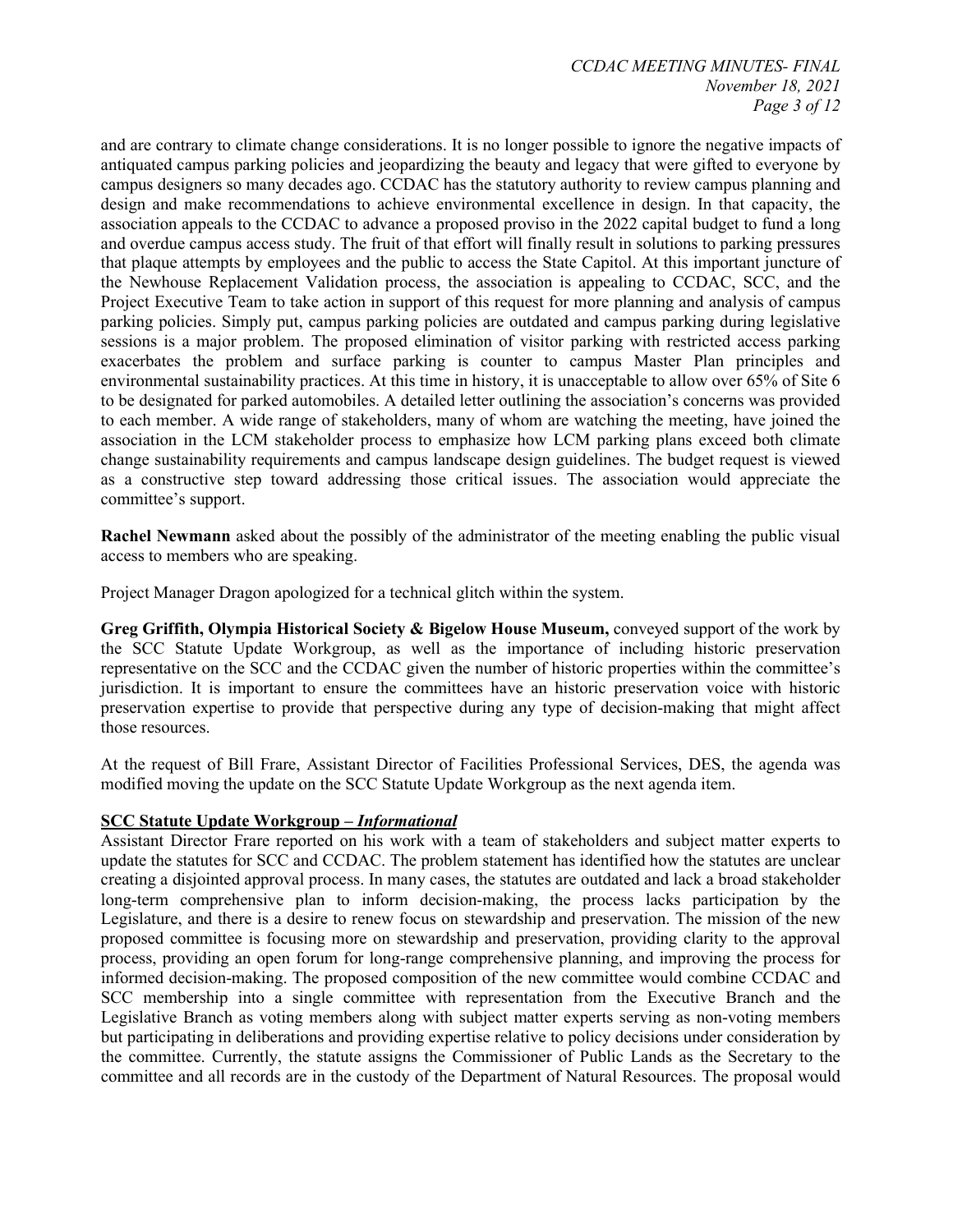update the process to reflect the current process of DES supporting the committee and retaining all committee records.

Powers and duties would be focused on adopting a long-term comprehensive plan with consideration on stewardship and preservation, providing comprehensive policy direction to include direction from the Legislature and the Governor's Office, promoting informed decision-making, and ensuring concurrence with state and local plans affecting the Capitol Campus. Another duty would ensure project proposals are in alignment with the Master Plan and that predesign and design elements align with the principles outlined in the Master Plan. The committee would be responsible for approving monuments and the placement of monuments on the campus, as well as recommending building names and other duties currently under the purview of the CCDAC and SCC.

#### *Secretary of State Kim Wyman joined the meeting.*

Assistant Director Frare invited feedback on the proposal under consideration by the workgroup.

Assistant Director Frare acknowledged the recommendation from Mr. Griffiths for ensuring subject matter experts were included on the committee to represent historical preservation interests.

Mr. Miles asked about the timeline for enacting the revisions in statutes and restructuring the committees. Assistant Director Frare said the timeline established by the SCC was to provide a proposal for new legislation in December; however, it is uncertain if that timeline can be achieved at this time, as much coordination is required before developing a final draft recommendation.

Ann Larson, DES Director of Government Relations, added that the workgroup also requested additional time to ensure sufficient time to develop a thoughtful proposal.

Chair Rolluda asked whether the composition of the subject matter experts has been determined. Assistant Director Frare responded that subject matter experts would include the current membership positions on the CCDAC.

Mr. Daily asked whether the proposal would be considered by the Legislature during the 2022 session. Assistant Director Frare advised that it is unlikely legislation would be developed in time for the 2022 session.

Mr. Daily pointed out that the proposal includes a new committee responsible for the update of the master plan, which speaks directly to earlier public comments surrounding parking and other campus-related issues. He acknowledged the importance of connecting earlier public comments to the timing and scope for updating the master plan.

Chair Rolluda asked about the current status of the master plan. Assistant Director Frare advised that the current master plan was developed in 2006 and requires an update. DES has submitted budget proposals to update the plan with no funding allocated over the last several budget cycles. Although DES desires to update the plan, the update is not on the work program at this time.

Mr. Daily inquired as whether funding for the master plan update is included in the Department's budget proposal for the 2022 legislative session. Assistant Director Frare replied that that DES typically does not initiate new project requests during a supplemental budget year.

Ms. Nelson noted that as a member of the workgroup, the discussions have been thoughtful and the workgroup is making strides in future strategic planning, as well as ensuring all voices are considered.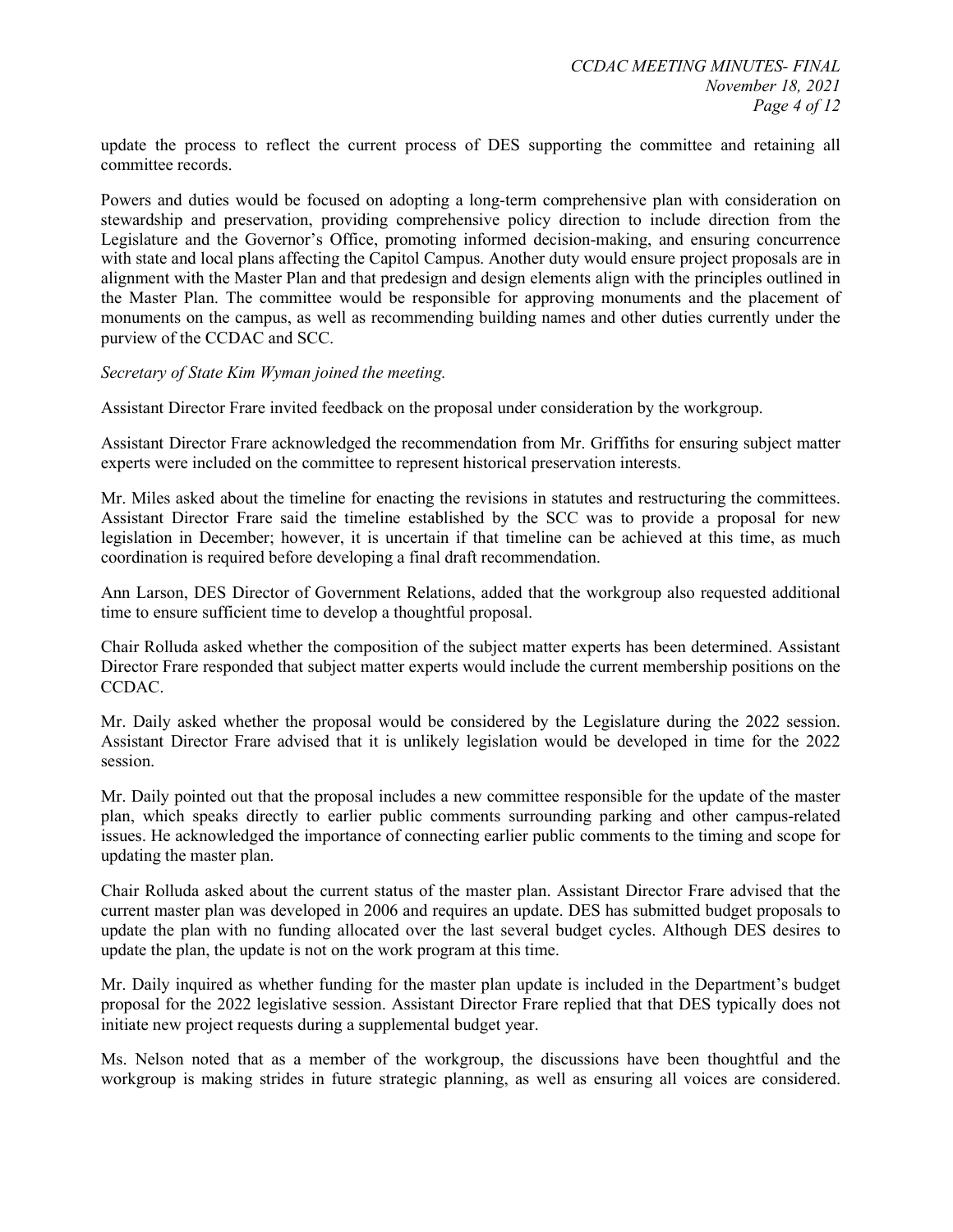Although the process has been extended, it was important to ensure extra time was afforded. She conveyed appreciation to DES for acknowledging the need for additional time.

#### **Acknowledgement of Secretary of State Kim Wyman –** *Informational*

Chair Rolluda invited Lieutenant Governor Heck to speak to the acknowledgment and thank you to Secretary Wyman pending her departure.

Lieutenant Governor Heck said his attendance provided an opportunity to acknowledge and honor the service of Secretary of State Kim Wyman on both the State Capitol Committee and CCDAC over a long period. Secretary Wyman deserves the acknowledgement and appreciation for her service to the SCC and CCDAC. Her approach to public service has been collaborative and she works cooperatively with everyone to try to achieve solutions through a constructive process. Secondly, her commitment to stewardship of the magnificent building elected officials have the privilege of serving in, as well as her commitment to the grounds that constitute the Capitol Campus should be commended. The campus is the most visited site between Seattle and Portland but it is also the sanctuary of everyone's democratic values. It is important for individuals who serve on the SCC and the CCDAC to understand that there is a stewardship responsibility for the campus.

Lieutenant Governor Heck shared a plaque he plans to present to Secretary Wyman. He conveyed his gratitude to DES staff and to Dr. Jeff McDonald for their role in constructing the plaque comprised of Tokeen Alaskan Marble. The plaque is stunningly beautiful and is inscribed with, "Presented with gratitude to Secretary of State Kim Wyman for your service to SCC and CCDAC 2012-2021." The state seal is included in gold leaf. Lieutenant Governor Heck thanked Secretary Wyman for upholding the values and for her service and conveyed deep gratitude for her service on behalf of the people of the state.

Secretary Wyman said it has been her honor to serve on the SCC and CCDAC. Her public service began 40 years ago in California. She has served the citizens of Washington State for the last 30 years. The Legislative Building and the campus are special places and everyone knows that it is the job of the committees to protect both the building and the campus. She thanked everyone for the recognition.

Chair Rolluda and Mr. Miles thanked Secretary Wyman for her many years of dedicated service to the state.

#### **Legislative Campus Modernization Project Update** *- Informational*

Chair Rolluda invited DES staff to provide an update on the status of the Legislative Campus Modernization (LCM) project.

Project Director Clarissa Easton provided a general overview on the status of the LCM project. She introduced Ruth Baleiko, Miller Hull, who has been working on the validation for the Newhouse Building Replacement project. Work continues for siting a modular building on the southeast corner of the Executive Residence parking area. Vendors are constructing the modular building offsite, which is scheduled for installation by fall 2022. The team has been working with several organizations to solicit participation by an on-call archeologist and to prepare a discovery plan in the advent of any historical findings during geotech borings on both the modular and the Newhouse sites.

Ms. Baleiko described efforts to date on the Pritchard Rehabilitation/Expansion Validation Study. Miller Hull is responsible for reviewing the predesign study to ensure all recommendations in the study are consistent with the current direction and any new information is considered to ensure schematic design begins with a good base of verified information. The concept validation phase was completed and is under review. Schematic design is scheduled after the Thanksgiving holiday. Design will follow with an understanding that all efforts are part of the larger campus modernization effort and must be sequenced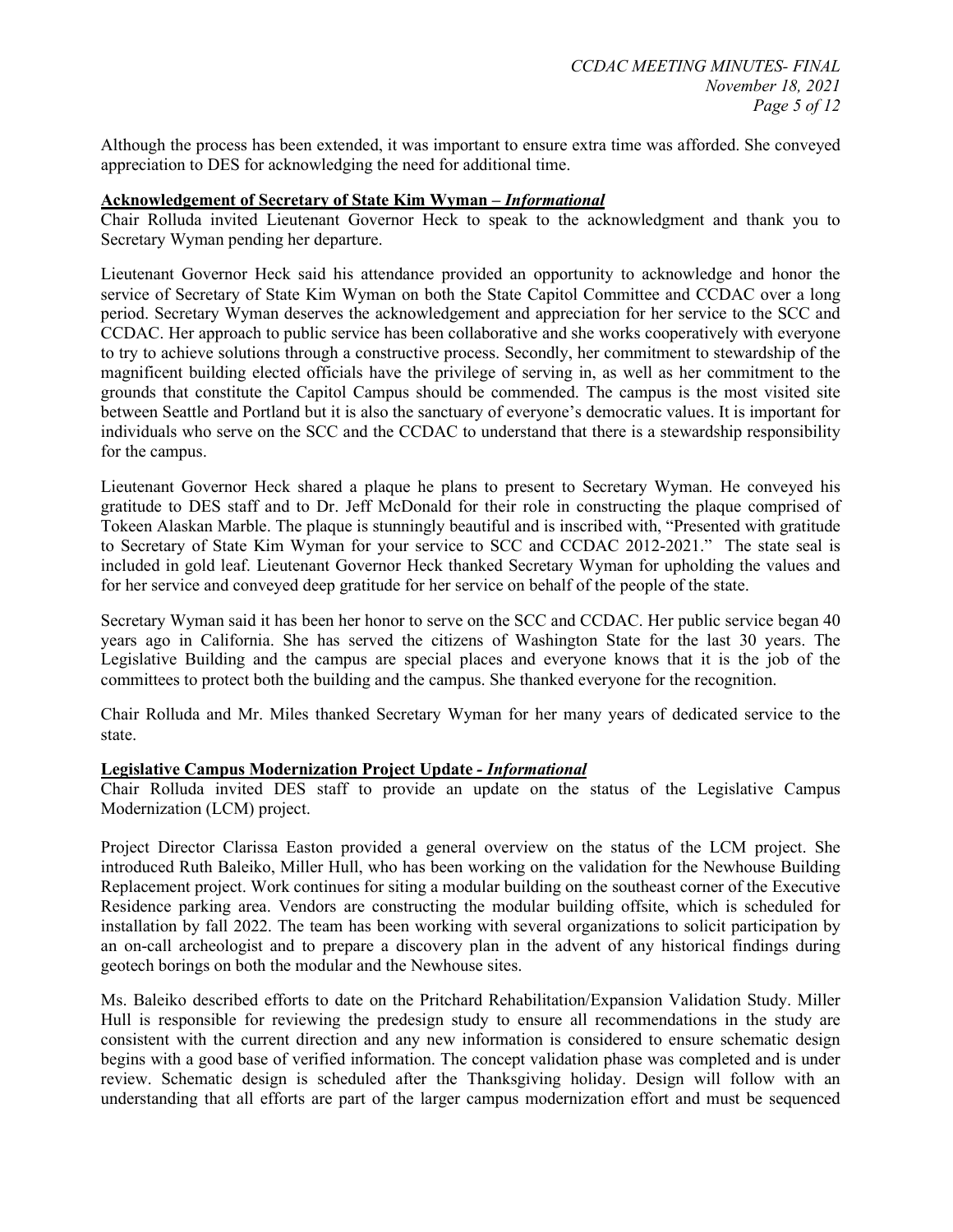appropriately. Some elements of the validation study included validating sustainability and social equity goals, incorporating feedback, continuing stakeholder engagement, and engaging in initial conversations with the Department of Archeology and Historic Preservation.

During numerous stakeholder meetings, the team received good feedback from passionate and knowledgeable voices from the South Capitol Neighborhood, City of Olympia, and stakeholders on the campus sharing information on existing landscape and other campus features.

The team is also evaluating meaningful mitigation and initiated research on the history of the campus and existing structures, obtaining geotechnical investigations, materials, and documentation for the structures, and considering different forms of mitigation in terms of the building's design, material composition, colors, detailing, textures, and human scale to ensure those elements are included in the new building.

Recent activities include ongoing site analysis, engaging in sustainability conversations, and meetings with City of Olympia staff.

Walter Schacht, Mithun Architecture, commented that when Phase 2 of the LCM Predesign was completed the team lacked a clear understanding of the feasibility of rehabilitating the Pritchard Building. The issue remained an open question. With the advent of the third phase of study and the addition of some considerations, it is now understood it is possible to rehabilitate the building; however, more efforts are required to ensure expansion is possible to accommodate program needs.

Lana Lisitsa, Mithun Architecture, updated the committee on the team's efforts over the last several months. The goals of the Pritchard Building project is to produce a high performance building meeting netzero energy standards with an energy use intensity (EUI) no greater than 35. Sufficient program space will support House of Representatives' offices and support functions and additional office space necessary to offset House of Representatives' members and staff office space that could be eliminated during the renovation of the third and fourth floors of the O'Brien Building. The study includes an analysis of seismic, geotechnical, building codes, constructability, and costs for renovation and expansion of the Pritchard Building. DES contracted with a third-party historic preservation specialist to ensure the study is in compliance with the Secretary of Interior standards and any other applicable standards for historic rehabilitation. The study includes a public engagement process to include the CCDAC and SCC.

Matt Aalfs, BuildingWork, reported primary goals developed for the rehabilitation project were based on conversations with the team. Those goals included determining an effective strategy for reuse of the Pritchard Building to serve legislative functions, address the building's life safety issues, improve accessibility, correct building code deficiencies through minimal visual and spatial impacts to the historic character-defining features of the building, restore Wilkeson sandstone façade cladding, restore the window system of the reading room with an appropriate and compatible undivided light window system, remove incompatible alterations within the reading room, and preserve significant internal and external public art.

Ms. Lisitsa reviewed the Phase 3 predesign schedule. The team completed development of rehabilitation options and is beginning work on building extension options. During the process, a strong public engagement was pursued.

The Pritchard Building's stack structures create challenges for rehabilitating the building. Current constraints include the 7'-6" clear ceiling height that is unsuitable for uses other than storage, opportunities for new windows and daylighting are limited, heavy concrete structure requires significant foundation reinforcement to mitigate risk of collapse in an earthquake, modifications are costly due to working "inside the box", and two rows of existing columns interfere with space layout.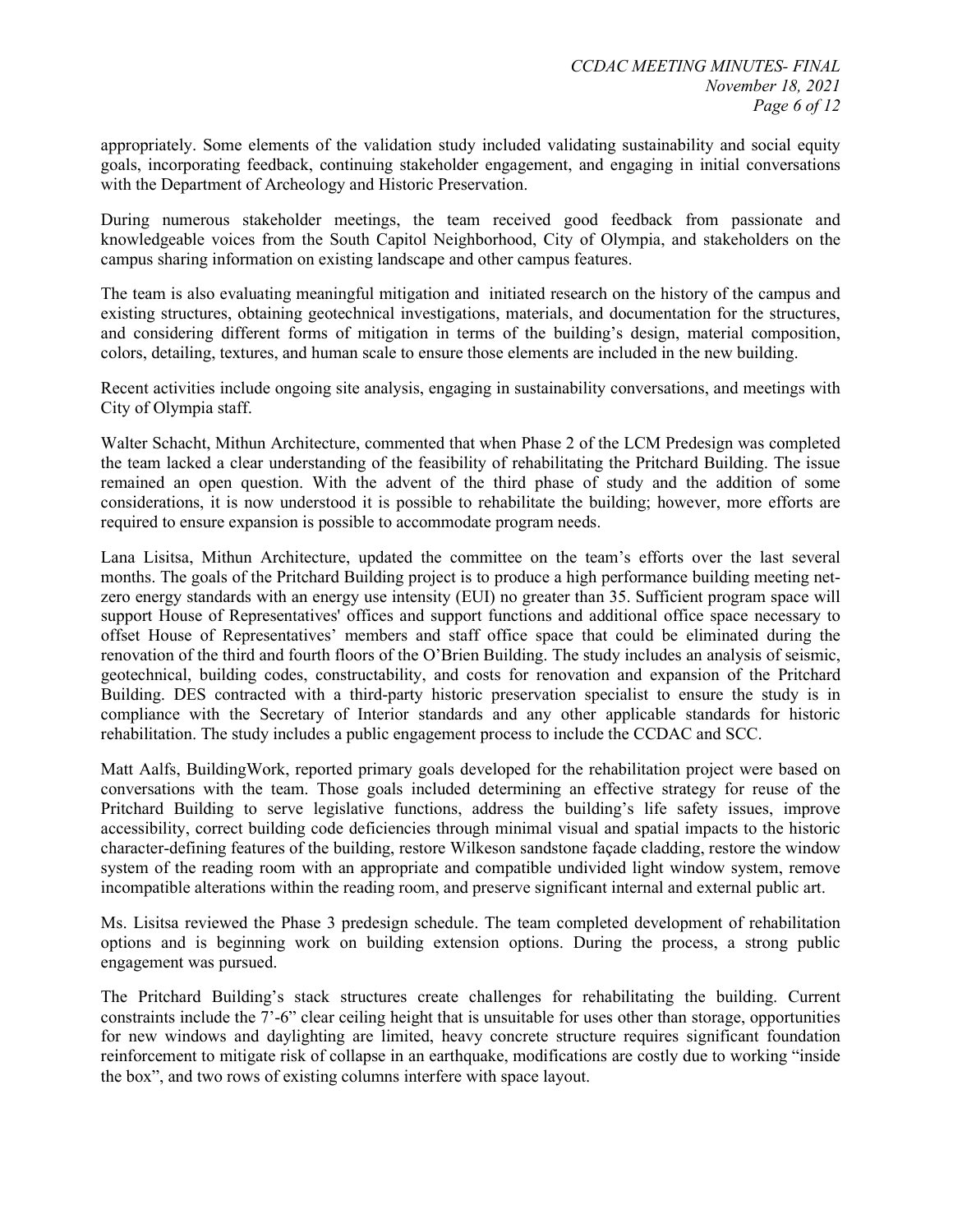Ms. Lisitsa reviewed several Pritchard Building rehabilitation options. The first option retains the stacks by employing a variety of reinforcements and bracing at considerable cost to reinforce the foundation. Retaining the stacks introduces significant structural modifications altering the visual character of the interior of the space. In an effort to introduce daylight into the stacks, a number of (punch) windows could be added. The analysis includes an assumption that any structural upgrades would be limited to code minimums to enable building occupants to safely exit during a seismic event but there would be a high likelihood of significant structural damage. Other benefits of the option include preserving the exterior walls cladding and select concrete waffle slab floors and improving life safety during a seismic event. Disadvantages include the high cost of improvements to the stacks and the removal of the floors, reinforcements to the foundation and the structure to resist lateral forces, and reinforcing concrete floors to accommodate new elevator and mechanical, plumbing, and electrical systems. Another disadvantage is the visual and spatial impact of brace frames in the interior, limited size of new windows in the stacks, program layout limitations due to existing columns, and limited protection from permanent structural damage during a seismic event.

The second option replaces the stacks resulting in less visual impact from the lack of brace frames. The seismic joint between the north bar and the stacks would not be cut enabling a new stack structure to stabilize the north bar during a seismic event. The option introduces daylight with options to introduce daylight throughout the entire area of the south wall and adding new windows on the east and west sides. The option assumes the north wall would remain solid to respect the historic character of the stacks. The benefits of the option are reduced cost of foundations to support lighter steel structure at stacks, reduced costs for integrated slope stabilization and foundations, reduced visual/spatial impact from lateral resisting elements in north bar, increased flexibility for program layout due to fewer columns at stacks, increased opportunity for windows and daylight, increased efficiency of thermal envelope, and improving life-safety during a seismic event. A disadvantage of the option if the loss of historic fabric because of the lack of availability of new sandstone from Wilkeson or another quarry to replace existing sandstone, the cost saving and feasibility of salvaging and reusing existing sandstone, and the cost savings and visual impacts of precast concrete panels. An opportunity exists to increase the seismic upgrades to enable the reduction of damage during a significant event, which would increase the protection of the historic building from structural damage.

Ms. Lisitsa reported the team worked with the peer review panel, DES staff, and a team of contractors to help identify the concerns of the unstable slope. It appears fill was added to the top of the slope during the original construction of the building. The team analyzed three options for slope stabilization and all are at similar cost. Integrating slope stabilization with the reinforcement of the building is the most excessive option but would support damage control or enhanced seismic stabilization of the building.

Mr. Aalfs reported that of the two options to rehabilitate the Pritchard Building, the team believes Option 2 is the preferable strategy because reconstruction of the stacks can reduce the need for structural upgrades to the reading room, which is of historic significance.

Mr. Schacht said that based on the strategy of replacing the stacks as the best method for rehabilitating the building and preserving the historic character of the reading room, the team is exploring multiple ways of expanding the building to meet program needs. One possibility is adding to the stacks (replaced stacks) and moving away from the south area while overcoming the challenge of the 50-foot security setback. Another alternative is to replace the stack volume and construct an integrated addition on the south side of the reading room that would align with the 50-foot security setback and accommodates the program. A third option is a separate self-contained structure above grade creating two separate buildings with two front doors but with loss of parking while adding more elevators, stairs, restrooms, and building infrastructure. The team has just started to explore those options. He invited questions and comments from members.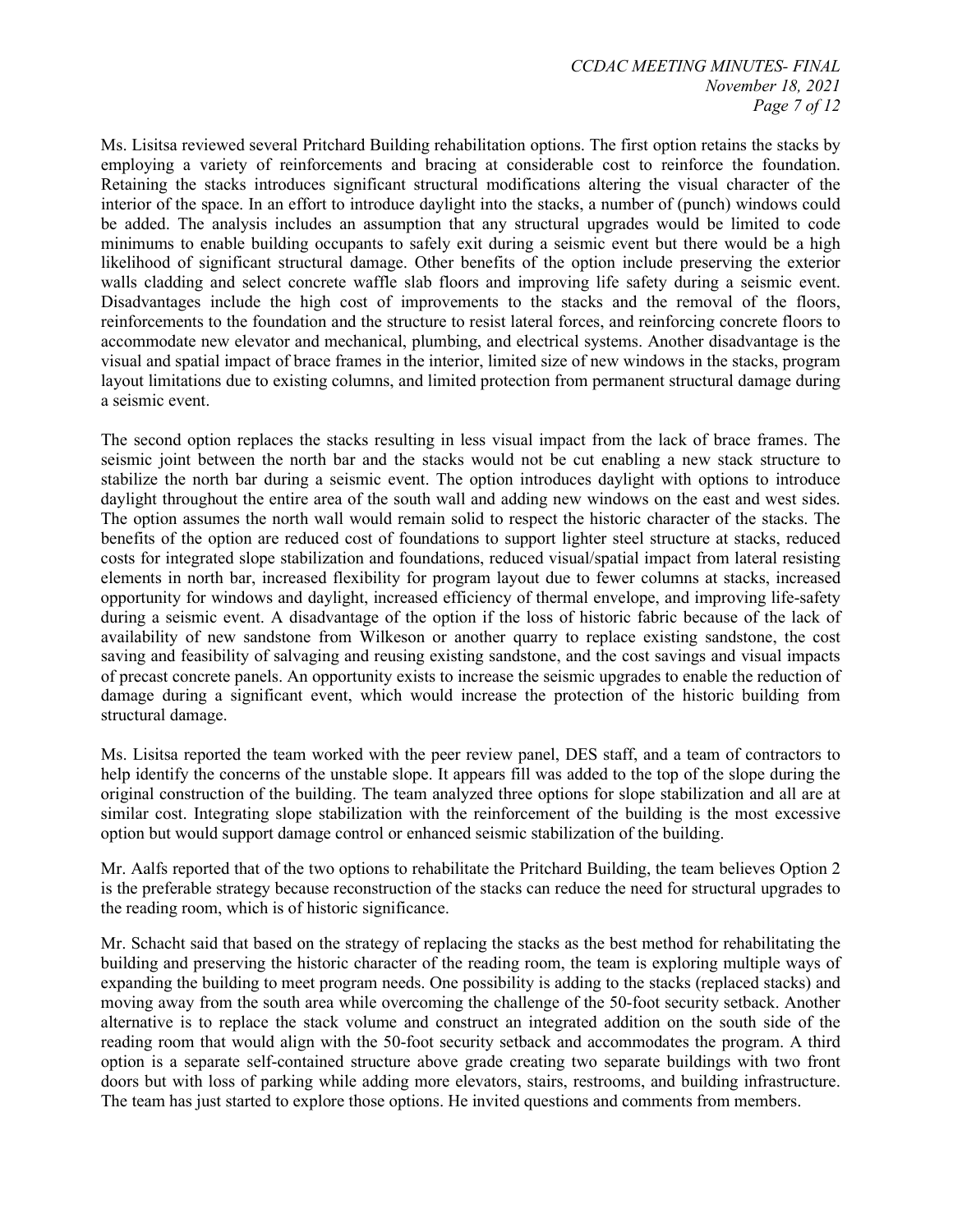Mr. Miles asked whether the team is studying any impacts caused by volumetric and the bulk of the additions. Mr. Schacht affirmed that the team is analyzing the overall scale, as it is a critical part of the analysis of the appropriate way to expand or otherwise add necessary space to meet program requirements. That analysis will be reviewed with the committee at its next meeting.

Chair Rolluda asked for review of the sustainability goals for the project. Mr. Schacht said sustainability goals are also included in the proviso to achieve net-zero ready energy goals, achieve an energy use index of less than 35, and achieve LEED Silver in addition to goals identified by the Legislature and the Governor's Office when considering ways to reduce carbon footprints by potentially electrifying the building to the extent possible. Additionally, it likely would not be possible to achieve net-zero ready with the rehabilitation portion of the project because the building is concrete with a concrete roof structure extending to create a porch essentially creating a building with a large thermal break. Changes to the historic character to improve the design standards of another era would have a negative impact. The rehabilitation portion likely would be unable to achieve a EUI under 35, but it might be possible for either expansion options of new construction to achieve energy goals. It is possible to achieve LEED silver with any of the options.

Ms. Lisitsa added that preserving the existing building would also be considered a sustainable action.

Chair Rolluda asked whether the detached expansion would be attached underground via a tunnel. Mr. Schacht replied that it might entail a tunnel; however, the option has not been fully explored, as the cost effectiveness of the option has not been determined. The team considered serving one set of building infrastructure through the historic building by connecting both buildings. The most recent conversations have spoken to how each building could have a separate service entrance with no connection between the buildings because of the high cost associated with waterproofing an underground tunnel, as well as the uncertainty of the efficacy in terms of operations. No decisions have been rendered but it likely would entail a conservative route initially with refinement possible as design proceeds.

Senator Hunt inquired as to how stabilization of the hillside aligns with the timing of the building rehabilitation. Mr. Schacht explained that the final selection for rehabilitation of the building would include stabilization of the hillside as one combined effort.

Mr. Daily referred to the earlier public comments, as well as a memo on parking, transit, and pedestrian access. He asked about the timing for the committee to discuss some of those issues in detail. Project Manager Easton acknowledged the comments and the considerable discussion within DES on parking, parking capacity, COVID impacts on parking, and legislative requirements for parking. Meetings are in progress to address parking and security issues. As formal schematic design begins on the Newhouse Building Replacement project, the issues surrounding surface parking, parking capacity, and pedestrian access will be reviewed. The team is protective of the relationship established with the South Capitol Neighborhood and the team will continue to listen and receive feedback.

Mr. Daily emphasized that his question also speaks to the need for an updated master plan for the campus to ensure all related issues are evaluated holistically. Details related to access, parking, and pedestrian should not be part of a project-by-project review but should be included in an updated master plan that guides those approaches. He stressed the importance of updating the master plan because of the importance of not piecemealing important elements that exist on a limited landscape. Project Director Easton agreed that reactive short-term solutions are not in the best interests of comprehensive planning.

Mr. Miles conveyed his appreciation for a solution developed by the study that could result in the preservation of the majority of the Pritchard Building. He thanked the team for pursuing options outside the box.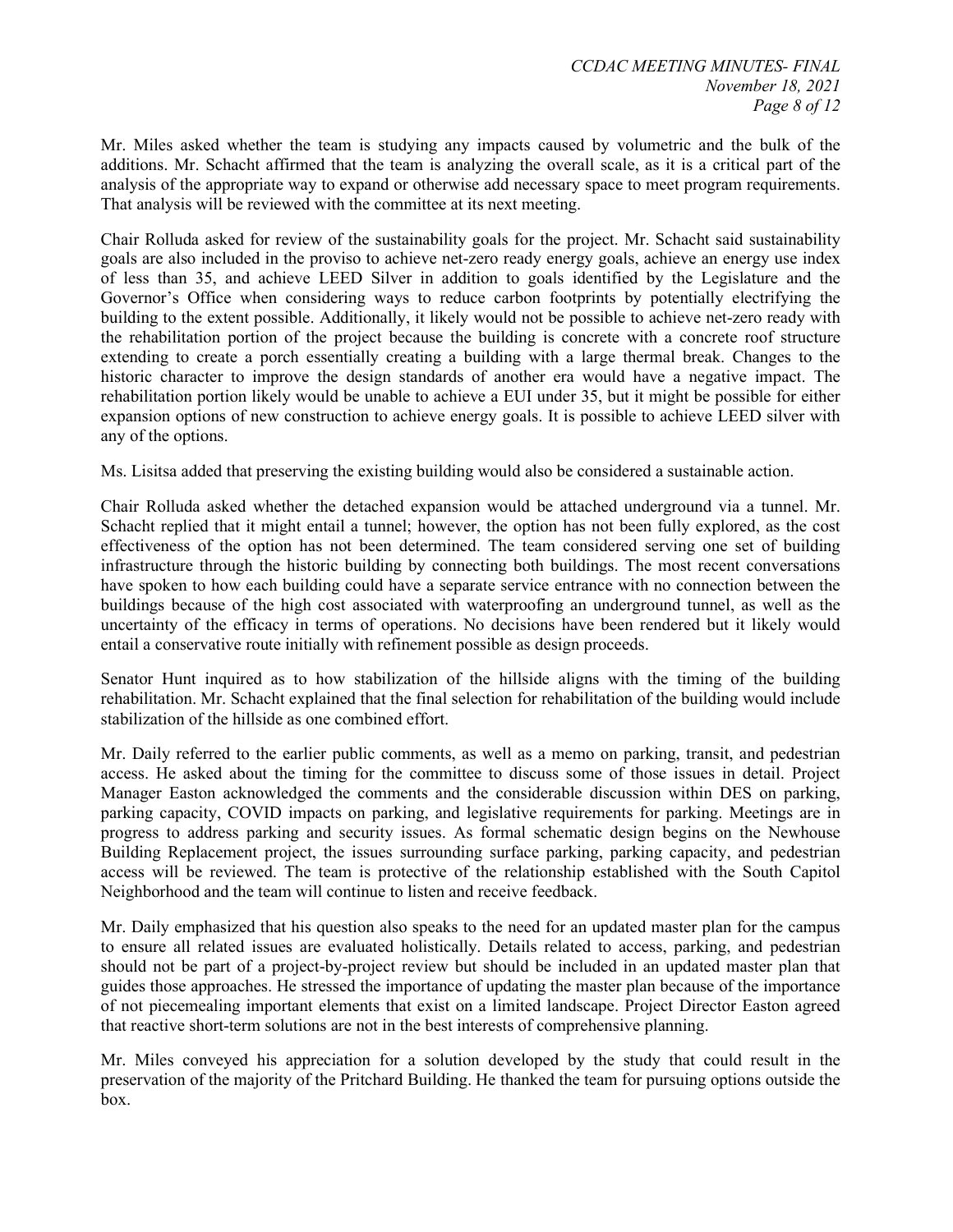Secretary Wyman echoed similar comments because in prior meetings, the sentiment appeared to lean toward demolishing the Pritchard Building because it was not worth the time or the effort. The briefing renews hope, as the building is special both in its symbolism and in its architectural design. She thanked the team for their efforts.

#### **Capitol Lake-Deschutes Estuary, Environmental Impact Statement (EIS) Project Update –** *Informational*

Chair Rolluda invited DES staff to provide the update.

Project Manager Carrie Martin reported the update includes the status on the Capitol Lake-Deschutes Estuary EIS process, themes conveyed during the recent comment period, and the focus on future efforts. She introduced members of the EIS consultant team; Tessa Gardner-Brown, Associate Principal and Project Manager of the EIS Project Team, and Ray Outlaw, Senior Engagement and Environmental Planner with Floyd Snider.

Ms. Gardner-Brown reported the team was pleased with the level of interest and response to the Draft EIS. Since the close of the comment period, the project team reviewed and categorized all comments by themes. The project team initiated efforts on final EIS focus areas to develop a Final EIS with a Preferred Alternative.

Mr. Outlaw reviewed the extent of engagement during the Draft EIS comment period last summer. The team received 868 public comments via email, letter, comment form, or verbal comment. Comments were received from individuals, state resource agencies, key stakeholders, and all Executive Workgroup members. The project team hosted, briefed, or attended 25 meetings with stakeholder groups on the Draft EIS. The team answered questions and engaged in many robust conversations. Because of the pandemic, public interaction was virtual. A virtual open house attracted 1,300 visitors resulting in over 2,000 site visits that generated over 32,000 emails. The response was outstanding doubling the number of comments received during the scoping period several years ago.

Comment themes by discipline or topic included (highest to lowest):

- Water Quality
- Cultural Resources
- Funding & Governance, and Project Costs
- Fish & Wildlife
- Land Use, Shorelines, & Recreation
- **Economics**
- Hydrodynamics & Sediment Transport
- Aquatic Invasive Species
- Visual Resources
- Sea Level Rise & Climate Change
- Environmental Health
- Transportation
- Navigation
- Air Quality & Odor
- Public Services & Utilities

Many comments pertained to alternative preferences; however, alternative preferences would be considered during decision-making, but not tallied because voting is not part of a SEPA EIS process.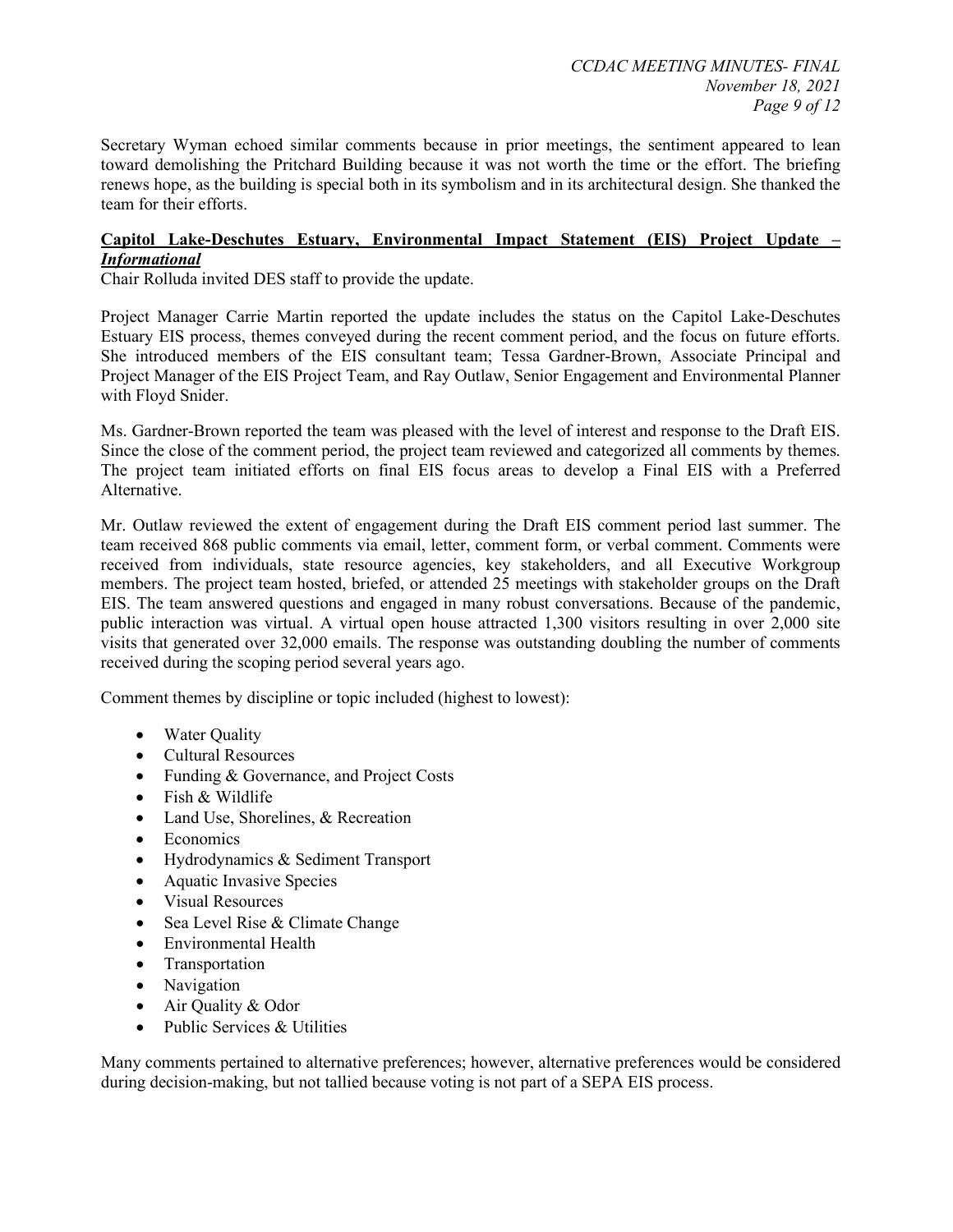The preliminary Final EIS Focus Areas identified to date include:

- Water Quality Evaluate potential compliance with state water quality standards and anticipated TMDL (Total Maximum Daily Load) allocations
- Funding and Governance Reconvene Funding and Governance Work Group to confirm longterm funding and governance approach
- Transportation Consider opportunities to avoid long-term closure of  $5<sup>th</sup>$  Avenue
- Cultural Resources Coordinate with Department of Archeology and Historic Preservation regarding historic eligibility of resources in the project area. Better describe significance of project area to tribes.
- Navigation Discuss potential impacts to navigation if funding is not available for long-term maintenance dredging
- Public Services and Utilities Consider potential regulatory and financial impacts to LOTT and ratepayers given additional information provided
- Inter-Agency Coordination Coordinate with regulatory agencies as needed to confirm assumptions (e.g., U.S. Army Corps of Engineers, Department of Ecology, Department of Fish and Wildlife, Department of Natural Resources)
- Alternative Design Hybrid Alternative is likely to include a freshwater reflecting pool

The Final EIS is expected to:

- Recognize all comments received on the Draft EIS
- Provide responses to substantive comments from the public, tribes, agencies, and organizations
- Include revisions based on public comment and new information
- Identify any additional mitigation plans and measures that would avoid, minimize, or compensate for significant impacts at a high level
- Identify a preferred alternative and proposed funding and governance approach

Ms. Gardner-Brown reported efforts are in progress to identify a preferred alternative with a funding and governance approach. The Draft EIS selection criteria ensures all information considered results in a decision that is defensible and durable. The goal is to ensure a common understanding of the process as it has been a longstanding question within the community and with state for many years. The process is intended to result in a lasting decision. The Draft EIS included the criteria for the selection of the preferred alternative both for transparency and for an opportunity for the public to provide comments on the process. The team did not receive many comments on the preferred alternative identification process. Consequently, the approach will be used to identify the preferred alternative. The approach was developed to ensure that the preferred alternative is identified based on three critical factors:

- The technical analysis from the Draft EIS that discloses impacts and benefits for each alternative
- Stakeholder input
- Other important factors, such as costs

The selection criteria serves as the framework to ensure all the factors are considered as DES begins to evaluate each alternative. Each alternative will be numerically scored relative to the performance against the selection criteria. The team is sharing comment themes and the final EIS focus areas to stakeholders to ensure an understanding of what may change from the Draft EIS as the Final EIS is completed and an alternative is selected. Some relevant changes include the change in the water type of the Hybrid Reflecting Pool or whether it is possible to avoid a long-term closure of the  $5<sup>th</sup>$  Avenue Bridge. The team reviewed the selection criteria with the work groups. The selection criteria has been finalized with an update to include tribal resources or tribal treaty rights as part of the consideration in the process.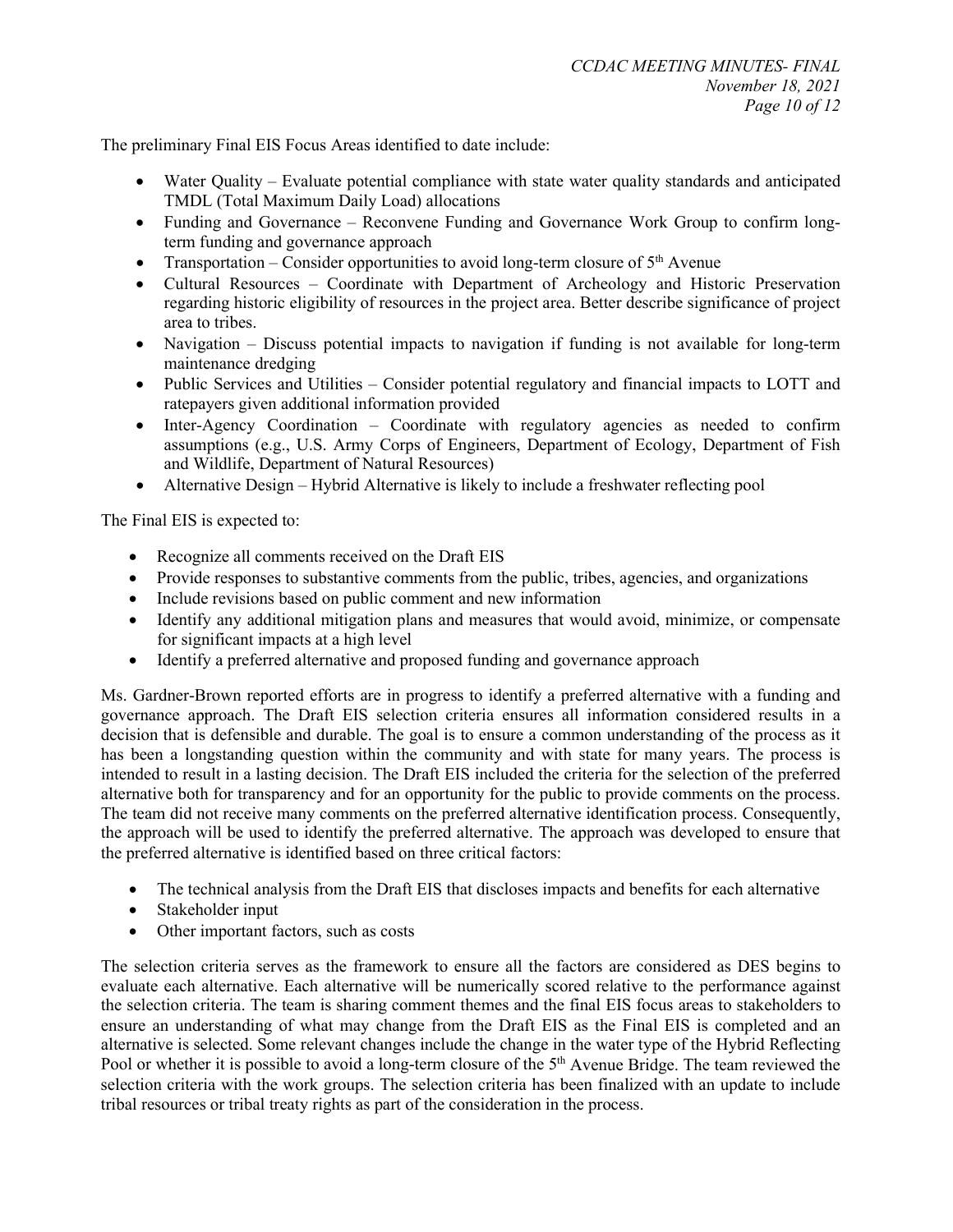The team has begun the process to solicit formal input from the Executive Work Group (EWG) and the Community Sounding Board (CSB) on decision durability (which alternative is likely to achieve long-term support from local tribes, stakeholders, and the community). Following receipt of input, DES will evaluate the alternatives as the Final EIS is developed with stakeholder input included within the process. Following completion of those steps, the Funding and Governance Work Group will reconvene to confirm the approach to long-term funding and governance for the Final EIS.

A preferred alternative will be identified when DES has the following:

- The Draft EIS as the body of technical work that adequately discloses impacts and benefits.
- Comments on the Draft EIS that inform whether additional technical work is needed, and an understanding of whether additional technical work may substantively change findings in the EIS.
- Input from engaged stakeholders on which alternative could be supported as the preferred.

The SEPA process affords the lead agency wide discretion when and how a preferred alternative is identified.

Decision durability entails working with the EWG and the CSB to solicit input on decision durability by numerically scoring answers to the following questions:

- Please identify the level of support by you/the constituents that you represent for each alternative and why.
- What about each alternative increases your/your constituencies; support of each alternative?
- What about each alternative decreases your/your constituencies' support of each alternative?

Numerical scoring of the responses affords adding the scores to the larger numerical scoring of the alternatives without interpretation. Members will also be asked to provide scoring rational or a narrative related to the decreases or increases of support for each alternative as it will become part of the documentation provided in a Final EIS on how a preferred alternative was identified.

Next steps include ongoing agency-specific coordination to support work on the Final EIS. In December, efforts will continue on the Preferred Alternative identification process and solicitation of input from the EWG and the CSB on decision durability. In early to mid 2022, the Funding and Governance Work Group will reconvene to identify the approach for long-term funding and governance. By mid 2022, the Final EIS will be issued with the Preferred Alternative.

Mr. Jones asked whether the information on the Hybrid Alternative denoting the inclusion of a freshwater reflecting pool is intended to clarify that it is freshwater rather than brackish water. Ms. Gardner-Brown affirmed that it was the intent to call out the difference.

Chair Rolluda asked about the reason for the low rate of participation by tribal members in one of the tribal briefings. Mr. Outlaw explained that the Squaxin Island Tribe is a member of the EWG and has been engaged in the project for many years and prior to his participation on the project. A number of other tribes are included on the distribution list. The team shares information with tribes on an ongoing basis. The Squaxin Island Tribe regularly engages in the process and is represented on the chart.

Chair Rolluda asked about engagement by the Nisqually and Puyallup Tribes. Ms. Larson explained that the team has reached out to both tribes with offers to engage. Some tribes has followed up while others have not engaged. Efforts continue to outreach all the tribes.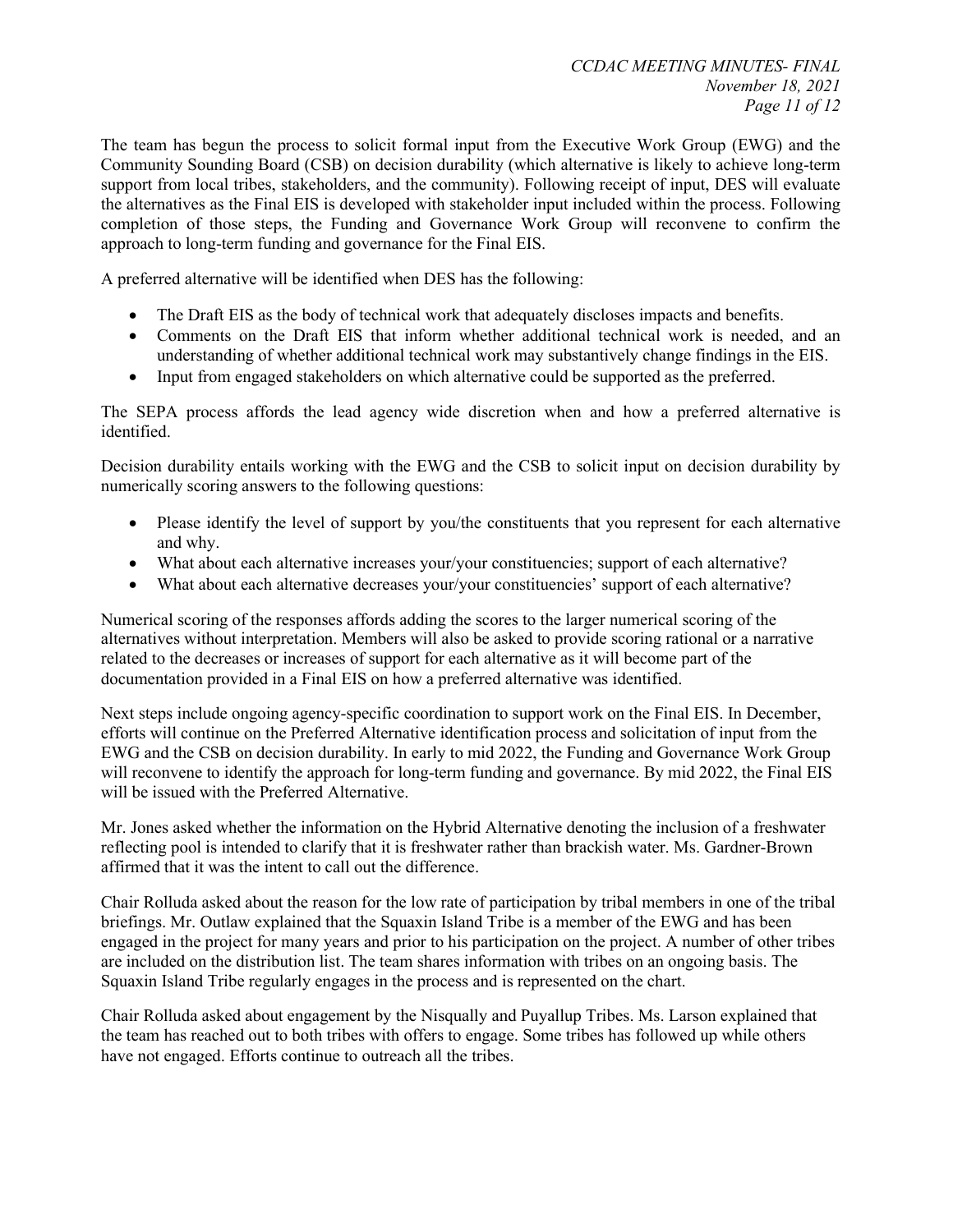### F**uture announcements and Adjournment of Meeting –** *Action*

For information on future meetings, visit the SCC and CCDAC website for meeting dates, minutes, and meeting agendas. The next SCC meeting is scheduled on Thursday, December 16, 2021 at 10 a.m.

#### **With there being no further business, Chair Rolluda adjourned the meeting at 11:57 a.m.**

Prepared by Valerie L. Gow, Recording Secretary/President Puget Sound Meeting Services, psmsoly@earthlink.net

*Approved by CCDAC during a Joint SCC-CCDAC Meeting held on 01/25/2022 without modifications. All written public comments received prior to the meeting are attached in the form received.*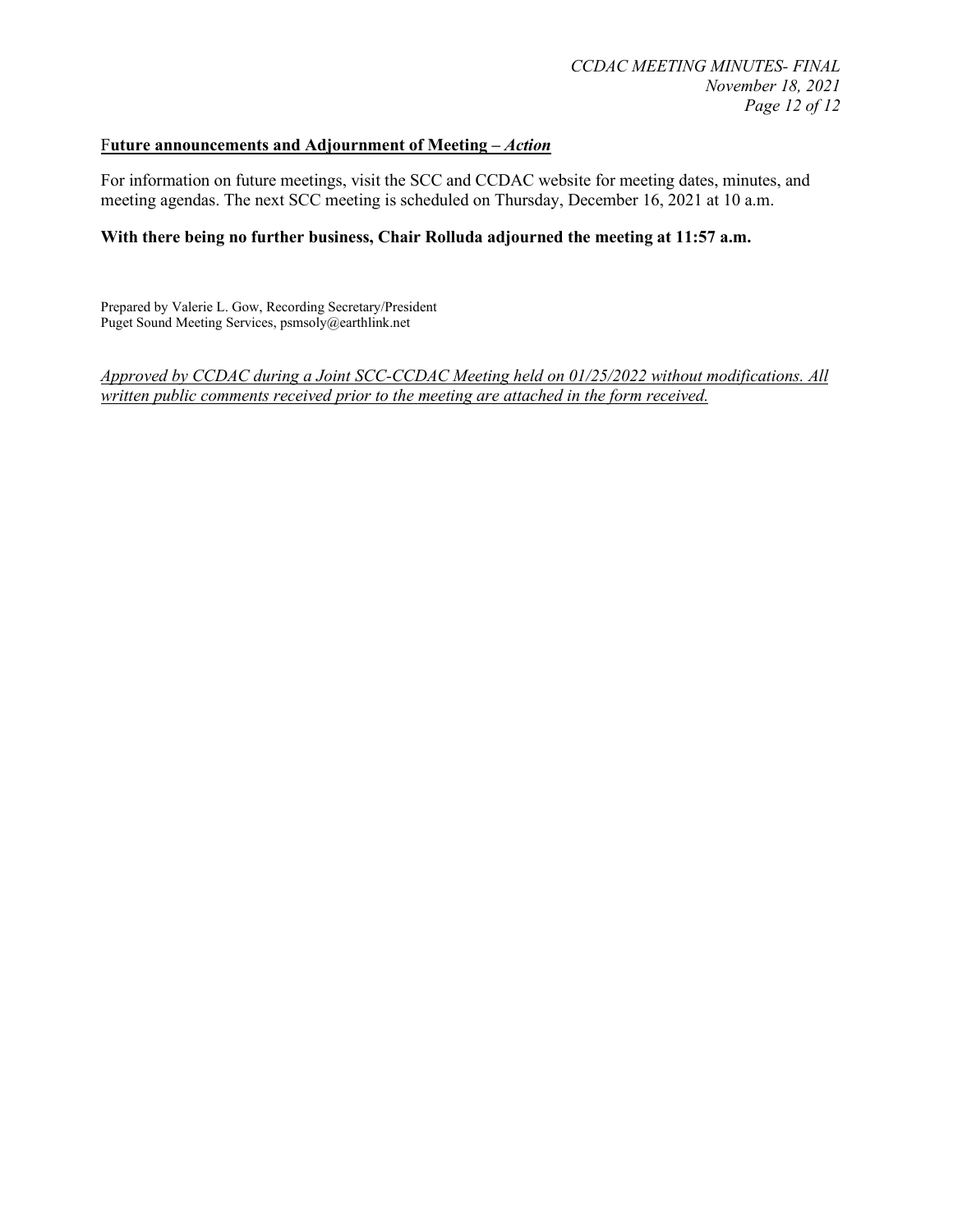

# **Capitol Campus Design Advisory Committee**

*Alex Rolluda (2021 Chair, Architect-1), Dan Miles (2021 Vice Chair, Architect-2), Secretary of State Kim Wyman, Senator Sam Hunt, Senator Phil Fortunato, Representative Laurie Dolan, Representative Joel McEntire, Chris Jones (Landscape Architect) and Marc Daily (Urban Planner)*

# **NOVEMBER 18, 2021**

(REMOTE ACCESS MEETING)

# **Public Comments Received**

**There were no public comments received by 4:00 PM on November 16, 2021**.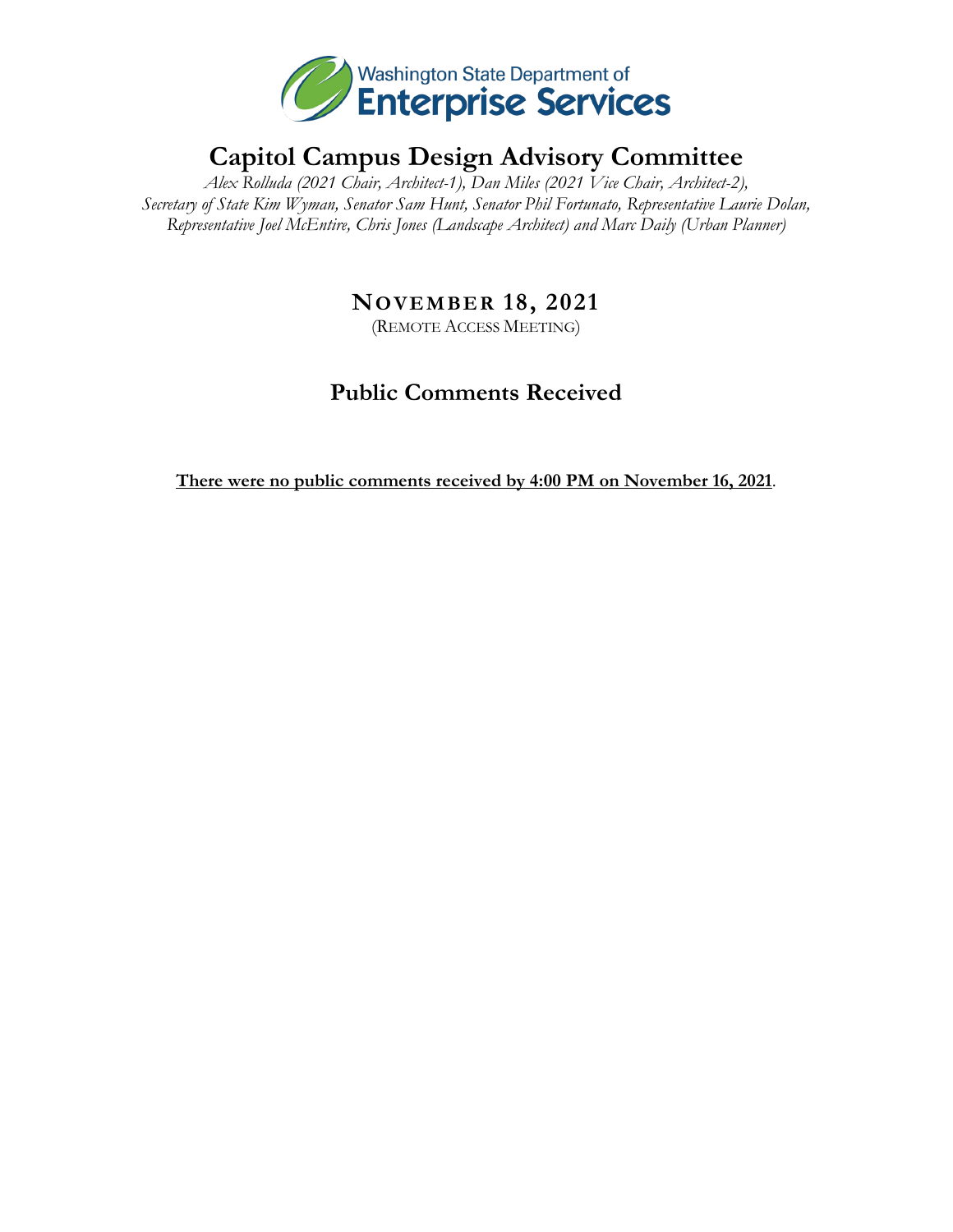November 17, 2021

# To: LCM Project Executive Team State Capitol Committee Capitol Campus Design Advisory Committee

**NOTE**: The following public comments were received after 4 PM on November 16, 2021, and provided to CCDAC Members prior to start of the meeting.

Dear Members:

The LCM is an exciting opportunity to meet changing office needs for the Legislature and to transform the Campus south-edge into an effective transition between government and residential activity in the adjoining historic neighborhood. We want to work cooperatively with you in that effort.

However, at this critical juncture of the Newhouse Replacement validation process and Pritchard renovation planning we urgently ask for your help to address a serious concern: **the prevalence of excessive surface parking proposed for Opportunity Site 6 and that same potential for Opportunity Site 5.**

Simply put:

- Campus parking policies are out of step with the times;
- Campus access during legislative sessions is a major problem---for the public, legislative staff, and state agencies;
- Eliminating Visitor Parking in the "restricted access" parking areas, as proposed, will not only exacerbate the shortage of spaces for public use but heighten traffic and related emissions on the Campus; and
- Expansion of surface parking conflicts with the Campus master plan guidelines and the urgent need to address climate change.

Representatives of Olmsted Parks, the heritage and arts communities, community groups, the City of Olympia, as well as individual planners, architects and other interested citizens also voiced this concern throughout the LCM stakeholder process. **We need your leadership now to solve these long-standing parking problems.** 

As a constructive step forward, **we urge support for a LCM proviso in the 2022 Capital Budget that directs the Director of the Department of Enterprise Services to oversee a Campus Access Study that (1) provides short- and long-term solutions to parking and transportation obstacles that interfere with access to Capitol Campus buildings and the surrounding grounds; (2) recommends parking policies, including off-site parking alternatives, that support Campus planning and design principles, including the minimization of surface parking on the south-edge Campus; and (3) provides adequate funding for the Director to contract with a consultant to conduct the study and complete recommendations to DES and PET by September 30, 2022.** 

The focus of the study should include: current data and analysis and future informed projections relating to Campus parking capacity and usage; parking needs of legislators